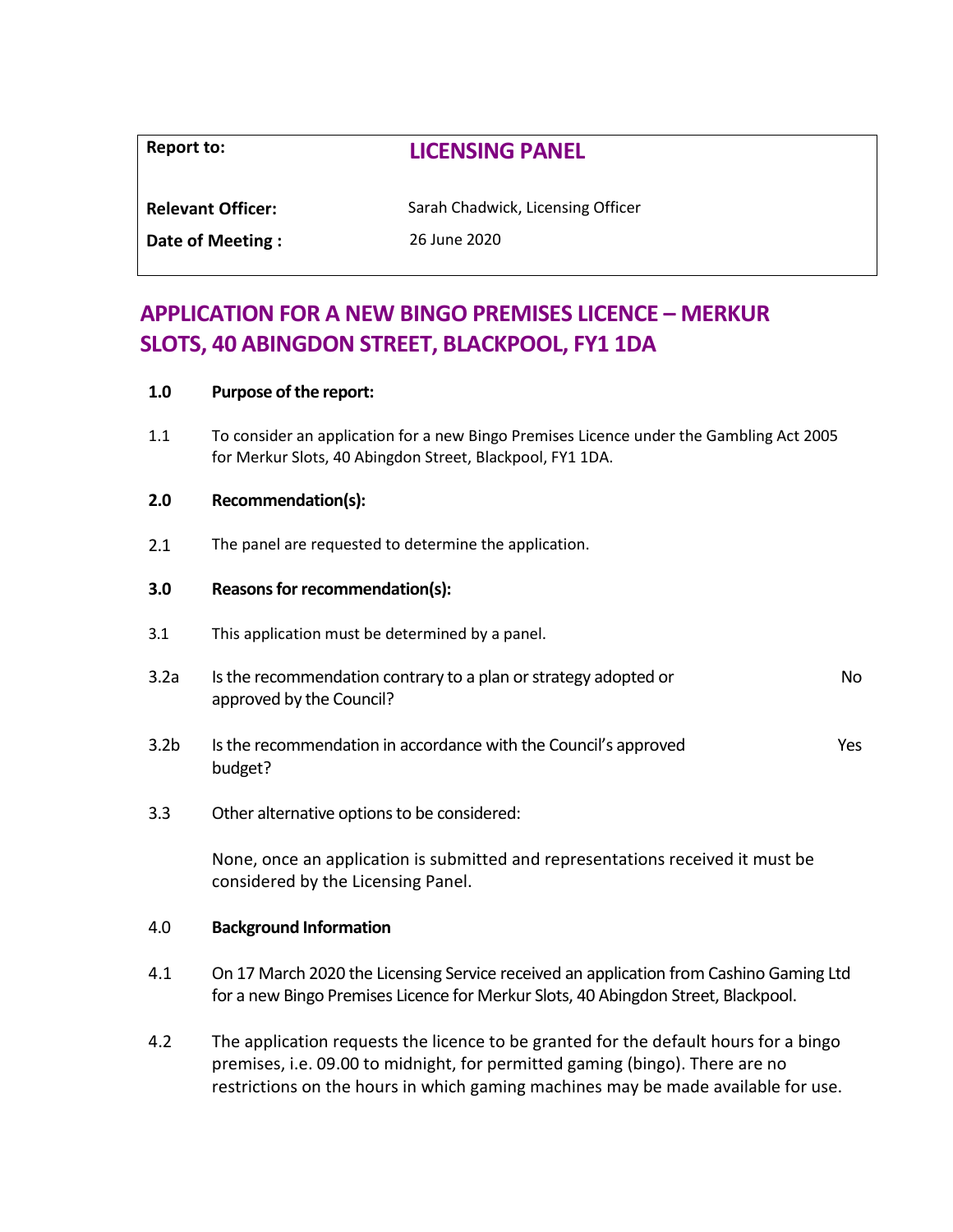- 4.3 In the application Cashino Gaming Limited are described as operating "a national estate of licensed bingo arcades which include the provision of Bingo Plus and Bingo Express terminals."
- 4.4 Two representations have been received from interested parties who operate businesses in the vicinity of the proposed premises who have expressed concerns about the impact of the proposed premises on vulnerable persons in the town centre.

#### 4.5 **Local policy considerations**

As the representations raise concerns in relation to vulnerable persons, section 4.8 – General standards for all gambling premises - is relevant:

"High standards are expected from operators of gambling premises within the Borough to ensure the promotion of the licensing objectives. The licensing authority will place a high priority on social responsibility. In exercising its statutory powers, the authority will have due regard, where relevant, to the need to:

- Prevent gambling related problems in individuals and groups at risk of gambling addiction;
- Promote informed and balanced attitudes, behaviours and policies towards gambling and gamblers by both individuals and by communities; and
- Protect vulnerable groups from gambling related harm.

The licensing authority will consider, in relation to any particular premises, whether any special considerations apply to the protection of vulnerable persons. Such considerations need to be balanced by the authority's objective to aim to permit the use of premises for gambling."

It should be noted that complaints about nuisance cannot be resolved through the Gambling Act 2005.

#### 4.6 **National policy considerations**

5.18 Licensing authorities need to consider, in relation to particular premises, whether any special considerations apply in relation to the protection of vulnerable persons. This could be a local risk that is reflected in the licensing authority's policy statement. Any such considerations need to be balanced against the authority's objective to aim to permit the use of premises for gambling.

5.31 Licensing authorities should not turn down applications for premises licences where relevant objections can be dealt with through the use of conditions. In determining applications for premises licences and permits, a licensing authority may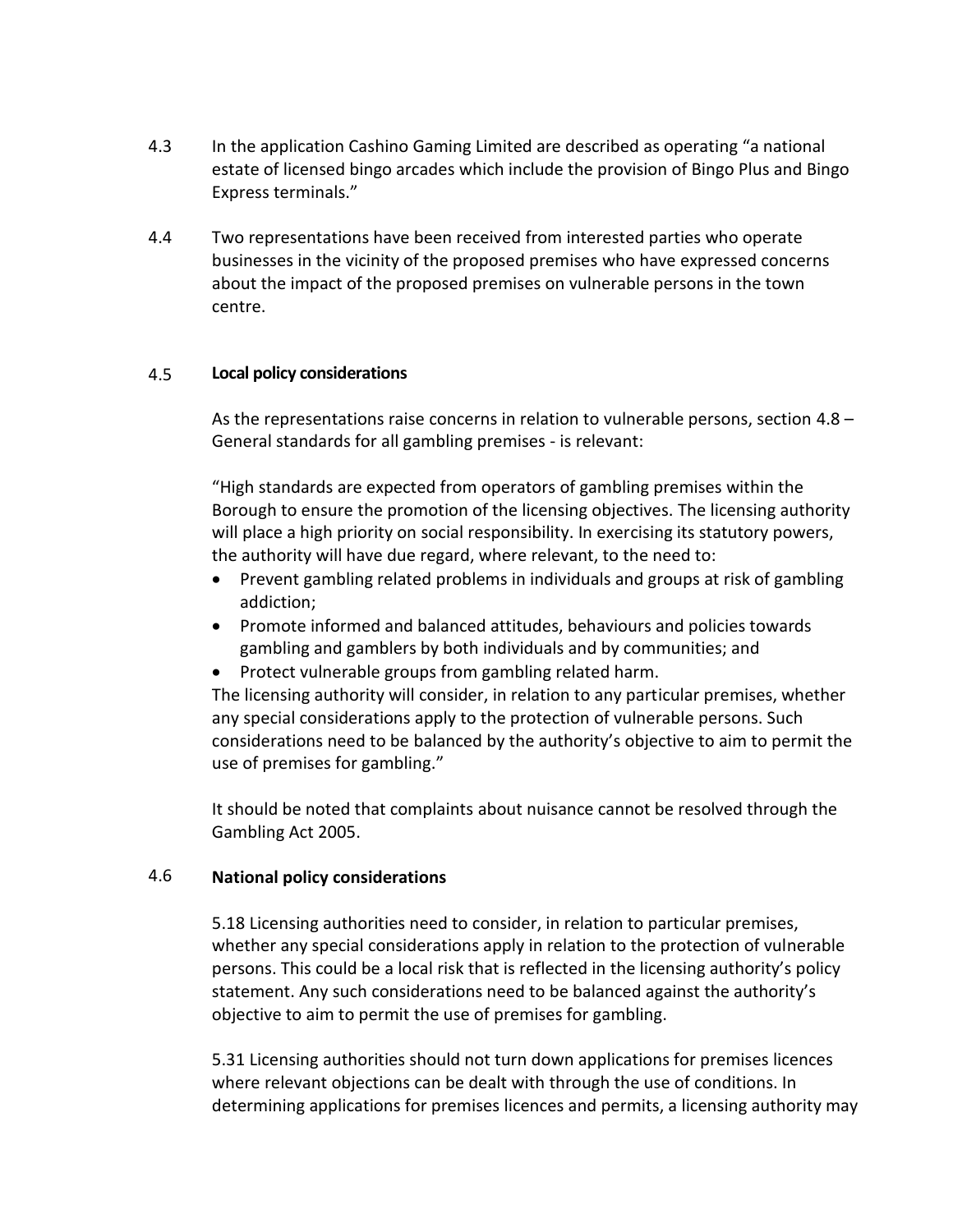request as much information as it requires to satisfy itself that all the requirements set out at s.153 of the Act are met.

#### 4.7 **Observations**

When considering applications made under the Gambling Act the licensing authority's primary obligation is to permit the use of premises for gambling in so far as it thinks that is:

- In accordance with the relevant codes of practice issued by the Gambling Commission;
- In accordance with the guidance issued by the Gambling Commission;
- Reasonably consistent with the licensing objectives; and
- In accordance with the Council's statement of licensing policy

Further to the representations being received, on 28 May 2020 the applicant's solicitors, Poppleston Allen, provided some comments by email in relation to the concerns raised and gave further information about the operator, Cashino Gaming Limited. A request was made to determine the application without the need for a hearing on the grounds that the representations made "will certainly not influence the Authority's determination of the application" as per S162 of the Gambling Act 2005. That request was declined in favour of the application being determined by a Licensing Panel hearing.

A copy of that email is attached.

There are a number of mandatory and default conditions which attach to a bingo premises licence if granted:

# Mandatory Conditions

- 1. A notice stating that no person under the age of 18 years is permitted to play bingo on the premises shall be displayed in a prominent place at every entrance to the premises.
- 2. No customer shall be able to enter the premises directly from any other premises in respect of which one of the following permissions has effect –
	- (a) a casino premises licence;
	- (b) an adult gaming centre premises licence;
	- (c) a betting premises licence other than a track premises licence; and
- 3. (1) This paragraph shall apply where children or young persons or both are permitted by the licence holder to enter the premises, and Category B or C gaming machines are made available for use on the premises.

(2) Any area of the premises to which category B and C gaming machines are located –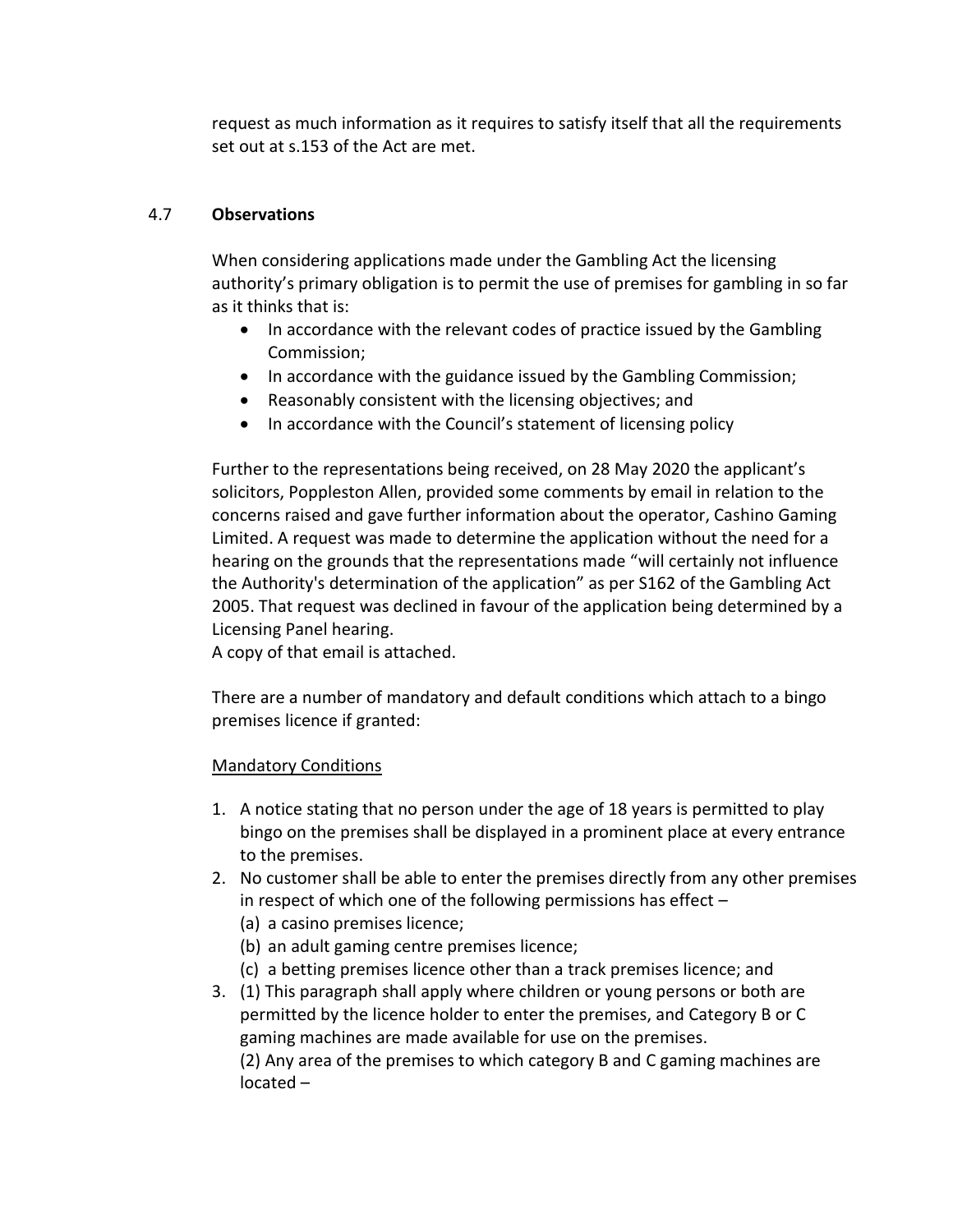a. shall be separated from the rest of the premises by a physical barrier which is effective to prevent access other than by an entrance designed for the purpose; b. shall be supervised at all times to ensure children or young persons or both do not enter the area; and

c. shall be arranged in such a way that ensures all parts of the area can be observed by the persons mentioned in sub-paragraph (3).

(3) The reference to supervision in this paragraph means supervision by  $$ a. one or more persons whose responsibilities include ensuring children or young persons or both do not enter the area; or

b. closed circuit television which is monitored by one or more persons whose responsibilities include ensuring that children or young persons or both do not enter the area.

(4) A notice stating that no person under the age of 18 years is permitted to enter the area shall be displayed in a prominent place at the entrance to any area of the premises in which Category B or C gaming machines are made available for use.

4. (1) In the case of a charge for admission to the premises, a notice of that charge shall be displayed in a prominent place at the principal entrance to the premises. (2) In the case of any other charges in respect of gaming, a notice setting out the information in sub-paragraph (3) shall be displayed at the main point where payment for the charge is to be made.

(3) The notice in sub-paragraph (2) shall include the following information – a. the cost (in money) of each game card (or set of game cards) payable by an individual in respect of a game of bingo;

b. in respect of each game card (or set of game cards) referred to in paragraph (a) the amount that will be charged by way of a participation fee for entitlement to participate in that game; and

c. a statement to the effect that all or part of the participation fee may be waived at the discretion of the person charging it.

(4) The notice may be displayed in electronic form.

(5) A reference in this paragraph to a charge in respect of gaming does not include an amount paid for an opportunity to win one or more prizes in gaming to which section 288 of the 2005 Act (meaning of "prize gaming") applies.

5. (1) The rules of each type of game that is available to be played the premises other than games played on gaming machines shall be made available to customers within the premises.

(2) The condition in sub-paragraph (1) may be satisfied by  $-$ 

a. displaying a sign setting out the rules,

b. making available leaflets or other written material containing the rules, or c. running an audio-visual guide to the rules prior to any bingo game being commenced.

6. Any ATM made available for use on the premises shall be located in a place that requires any customer who wishes to use it to cease gambling in order to do so.